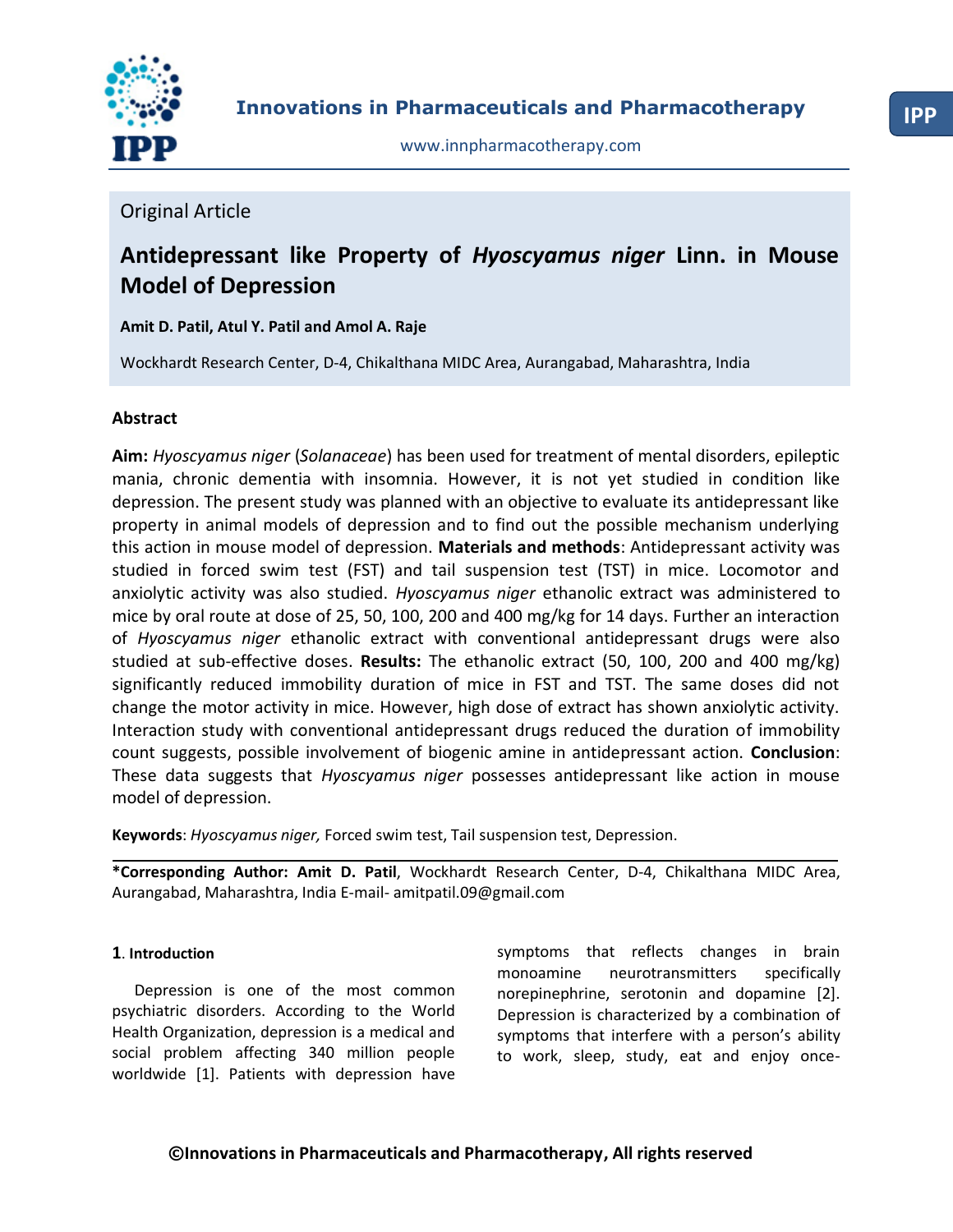pleasurable activities and prevents a person from functioning normally.

In spite of its prevalence and sever impact, the efficacy of currently available antidepressant is often inconsistent and many of them exert undesirable side effects such as hypotension, arrhythmia, insomnia and sexual dysfunction [3]. With growing number of herbal medicines being introduced to psychiatric practice, many of them have been chosen as alternative therapies for severe depression [4,5]. *Hypericum perforatum* (St. John's wort) \*6+, *Curcuma longa* [7], *Schinus molle* [8] have been studied in animal models of depression and are commonly used herbal medications for treatment of depression.

*Hyoscyamus niger* belongs to family *Solanaceae.* In India, it is commonly known as "Khurasani-ajvayan". It is a biennial plant. It has a long, thick, spindle-shaped, corrugated root, which is of a brown colour externally, but whitish internally. The stem sometimes reaches the height of two feet, but often stops at an altitude of six inches. The leaves are large, oblong, acute, alternate, and of a pale, dull green color. Ancient literature reports that *Hyoscyamus* is largely prescribed in mental disorders, epileptic mania, and chronic dementia with insomnia, paralysis, agitans, convulsions, neuralgia, spasmodic cough and asthama [9]. Crude extract of *Hyoscyamus niger* has hypotensive, cardiosupressant and vasodilator activities [10]. It also has spasmolytic, antidiarrhoeal, antisecretory, bronchodilatory activities [11]. Methanolic extract of *Hyoscyamus niger* possesses the anticonvulsant activity against picrotoxin induced seizures in mice [12].

However, until now, there have not been any experimental reports concerning its efficacy for treatment of depression. In the present study, we examined the antidepressant like property of *Hyoscyamus niger* in forced swim test (FST), tail suspension test (TST), an animal models predictive of antidepressant activity. We also

tried to explore anxiolytic activity of *Hyoscyamus niger* in hole-board test. Further we observed interaction of *Hyoscyamus niger* with conventional antidepressant drugs to delineate the possible mechanism of action.

## **2. Material and methods**

#### **2.1 Plant material**

Fresh leaves of *Hyoscyamus niger* were collected from hilly area near Kannad, Dist. Aurangabad, Maharashtra India. The plant was taxonomically identified and authenticated by Dr. Anil Kshirsagar, lecturer and Head, Department of Botany, Shivaji Arts, Commerce and Science College, Kannad, Dist. Aurangabad with Ref. No. 2008-09/10.

#### **2.2 Extract Preparation**

Fresh leaves of *Hyoscyamus niger* were dried in shadow, powdered and was continuously extracted for 18-20 hours using ethanol (95%) as a solvent. The resulting extracts were concentrated under reduced pressure using rotary vacuum evaporator to get the semisolid mass. This mass was allowed to dry for 2 to 3 hours at room temperature. This *Hyoscyamus niger* leaves ethanolic extract (*HNLEE*) was further used for the evaluation.

#### **2.3 Drugs and treatments**

*Hyoscyamus niger* leaves ethanolic extract (*HNLEE*) was dosed at 25, 50, 100, 200 and 400 mg/kg for 14 days, by oral route to the mice, FST and TST were carried out at  $14<sup>th</sup>$  day, 1 hr after dosing the animals. Imipramine (20 mg/kg *P.O*.) was used as reference positive standard and was dosed only at day 14. For Locomotor activity and exploratory behavior, *HNLEE* was dosed at 100, 200 and 400 mg/kg for 14 days, by oral route and animals were subjected for test at 14<sup>th</sup> day, 1 hr after dosing. For interaction of *HNLEE* with conventional antidepressant drugs, *HNLEE* was dosed at sub-effective dose for 14 day and conventional antidepressant were also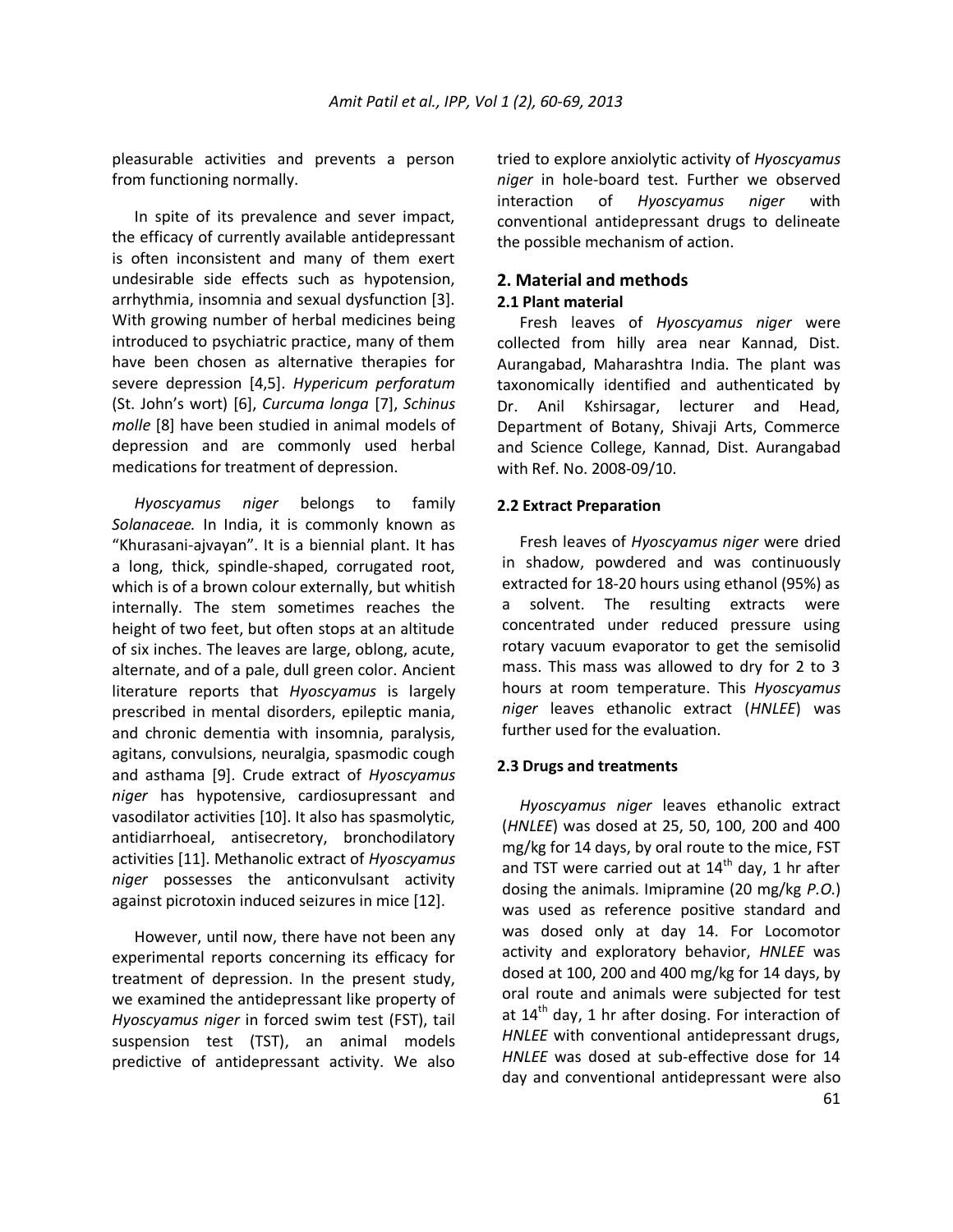administered at sub-effective doses only at  $14<sup>th</sup>$ day and 1 hr after dosing, animals were subjected for forced swim test.

#### **2.4 Experimental animals**

Male Swiss albino mice weighing between 25–30 g bred in animal house facility of the Wockhardt Research Centre Aurangabad, India were used in the present study. The animals were housed under standard laboratory conditions and maintained on 12-hr light and 12 hr dark cycle (lights on at 0800 h), and had free access to food and water. Animals were acclimatized to laboratory conditions for five days before the experiment. Animals were separated randomly into control and experimental groups each containing six mice. Each animal was used only once. All the experiments were carried out between 9:00 a.m. to 3:00 p.m. The experimental protocols were approved by the Wockhardt Animal Ethics Committee (WAEC).

### **2.5 Experimental protocol 2.5.1 Determination of LD<sub>50</sub>**

Median lethal dose (LD<sub>50</sub>) of *HNLEE* was estimated in mice as per OECD guideline 423. Briefly, a limit test at 2000 mg/kg of *HNLEE* was performed in mice. A group of three mice was dosed orally with 2000 mg/kg of *HNLEE*. All the animals were observed for 24 hrs for clinical signs and mortality if any.

## **2.5.2 Forced swim test (FST)**

Anti-depressant like property was evaluated by forced swim test (FST) [13, 14, 15] . Briefly, mice were individually forced to swim in a glass jar (height: 25 cm; diameter: 10 cm) containing 15 cm of water maintained at  $25 \pm 1$  º C. After the initial 2-3 minutes (min) of vigorous activity, the animal showed period of immobility by floating with minimum movements. An animal considered to be immobile whenever it

remained floating passively in the water in a slightly hunched but upright position, its nose above the water surface (Porsolt et al., 1978). The total duration of immobility was recorded with the help of stop watch during next 4 min of a total 6 min test.

### **2.5.3 Tail suspension test (TST)**

The total duration of immobility induced by tail suspension was measured [16]. Mice both acoustically and visually isolated were suspended 50 cm above the floor by adhesive tape placed approximately 1 cm from the tip of the tail. The total immobility was recorded for a period of 6 min with the help of stop watch. A mouse was considered immobile when it hangs passively and completely motionless.

#### **2.5.4 Measurement of Locomotor activity**

In order to analyze whether changes in immobility were associated with changes in motor activity, a measurement of locomotor activity was performed [17]. Briefly, the locomotor activity (ambulation and stereotypy) of the mice was measured by a computerized LE 8811 IR Motor Activity Monitor (Panlab s.l.). This system was used to measure motor activity in experimentation with animals. It is based on a grid of infrared cells that make it possible to determine the magnitude of motor activity on the basis of analysis of the position and frequency with which the experimental animal break the infrared beams. Mice were placed in the IR frame of 45 X 45 cm containing total of 16 X 16 infrared beams at an interval of 2.5 cm, located on the sides. Mice were placed in IR frame contacting cage, 1 min prior for acclimatization and then locomotion counts were recorded for a period of 10 min. Locomotion was expressed in terms of total number of IR beam counts per 10 min per animal. Chlorpromazine was used as reference positive standard by oral route at dose of 10 mg/kg.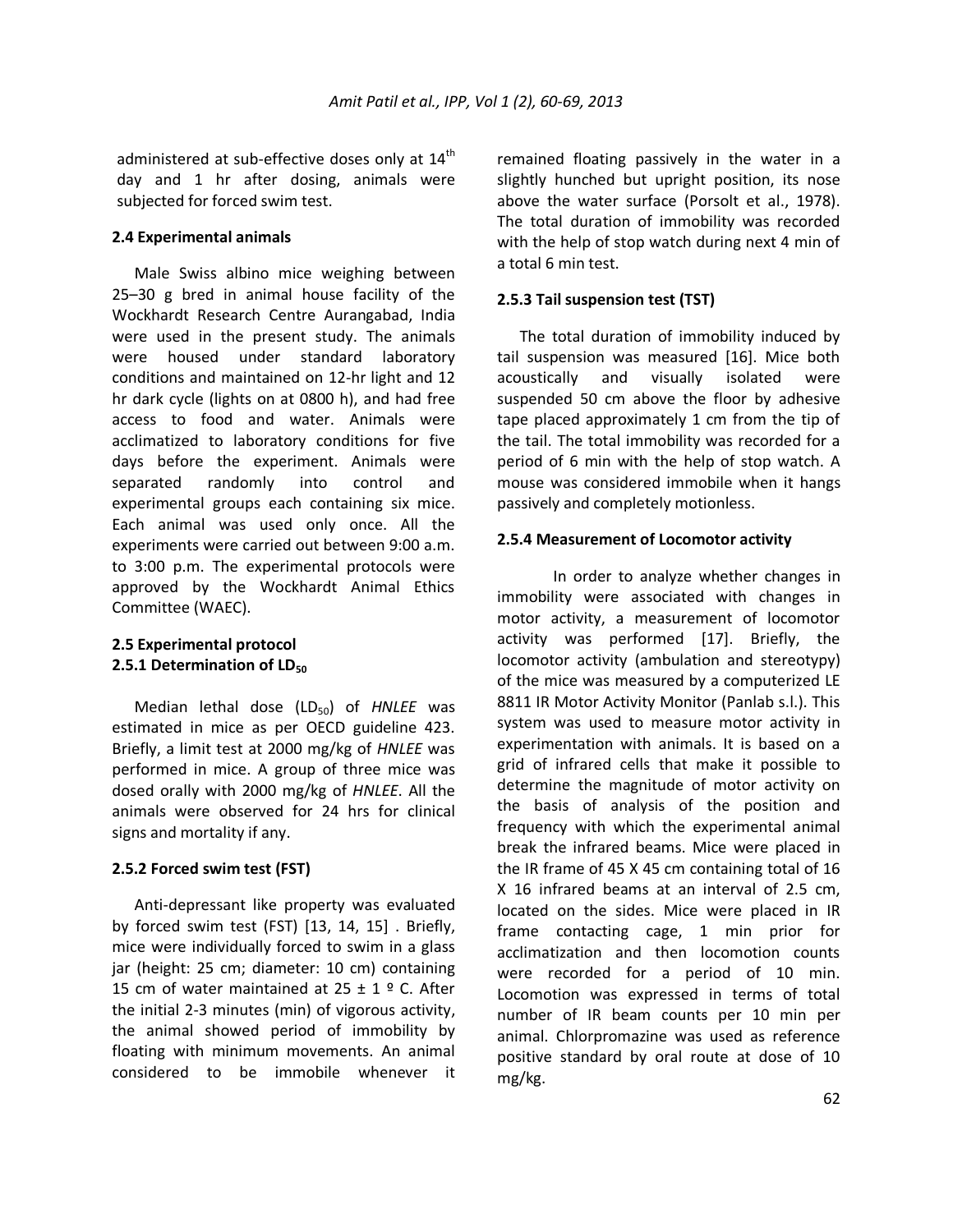#### **2.5.5 Hole-board test**

Assessment of anxiety behaviour of mice was studied by using hole board apparatus (UGO BASILE) [18]. The board is elevated so that the mouse dipping its head into the hole does not see the bottom. Head dipping was thought to indicate curiosity and was measured by electronic devices. One hour after dosing mouse were placed on hole board and number of head dipping were recorded for 5 min. An increase in the head dipping response reveals a positive anxiolytic like effect [19]. Diazepam was used as reference positive standard at dose of 1 mg/kg by oral route.

### **2.5.6 Interaction with conventional antidepressant drugs**

We investigated interaction of *HNLEE* with conventional antidepressant drugs such as imipramine (dual reuptake inhibitor), fluoxetine (selective serotonin reuptake inhibitor –SSRI), venlafaxine (dual reuptake inhibitors of serotonin and nor epinephrine) and clorgyline (selective monoamine oxidase- A inhibitor). An attempt was made to observe synergistic and or additive effect if any, of *HNLEE* with conventional antidepressant drugs. For this purpose *HNLEE* was administered at sub-effective dose (25 mg/kg) for 14 days and all other antidepressants were administered only on  $14<sup>th</sup>$  day at their subeffective doses. Doses studied were imipramine (2 mg/kg), fluoxetine (5 mg/kg), venlafaxine (2 mg/kg) and Clorgyline (125 µg/kg). The doses of the drugs used were selected according to previous studies conducted in our laboratory and as reported in the literature [20].

#### **2.6 Statistical analysis**

Results expressed as mean (seconds)  $\pm$  S.E.M and the data were analyzed by One-way analysis of variance (ANOVA) followed by Newman-Keuls's post-hoc test wherever appropriate. Differences with P<0.05 was considered statistically significant. Stastical tests were applied by using computerized GraphPad Prism software (V.4.0)

### **3 Results 3.1 Determination of LD**<sub>50</sub>

Mice were treated with *HNLEE* at dose of 2000 mg/kg by oral route, exhibited dullness, lethargy upto 4 hrs post dosing. After that all the mice were normal. This lethargy and dullness could be because of *HNLEE* dosing at such a high dose.

**Table 1:** Effect of *HNLEE* and Chlorpromazine in spontaneous locomotor activity of mice

| Group                   | Ambulatory movement               | Stereotypic movement          |
|-------------------------|-----------------------------------|-------------------------------|
| Vehicle control         | $1601.33 \pm 46.48$               | $1291.67 \pm 36.10$           |
| HNLEE 100 mg/kg         | $1547.50 \pm 59.84^{NS}$          | 1250.0 ± 47.41 $\text{NS}$    |
| HNLEE 200 mg/kg         | 1570.83 ± 46.78 <sup>NS</sup>     | 1271.67 ± 52.64 <sup>NS</sup> |
| HNLEE 400 mg/kg         | $1558.33 \pm 34.57$ <sup>NS</sup> | 1254.17 ± 58.16 <sup>NS</sup> |
| Chlorpromazine 10 mg/kg | 737.50 ± 57.60*                   | $649.17 \pm 40.39*$           |

Values are expressed as Mean ± S.E.M. of total number of IR beam counts per 10 min per animal. Comparisons were made by using one way ANOVA. NSP>0.05, \* P<0.001 when compared with vehicle control.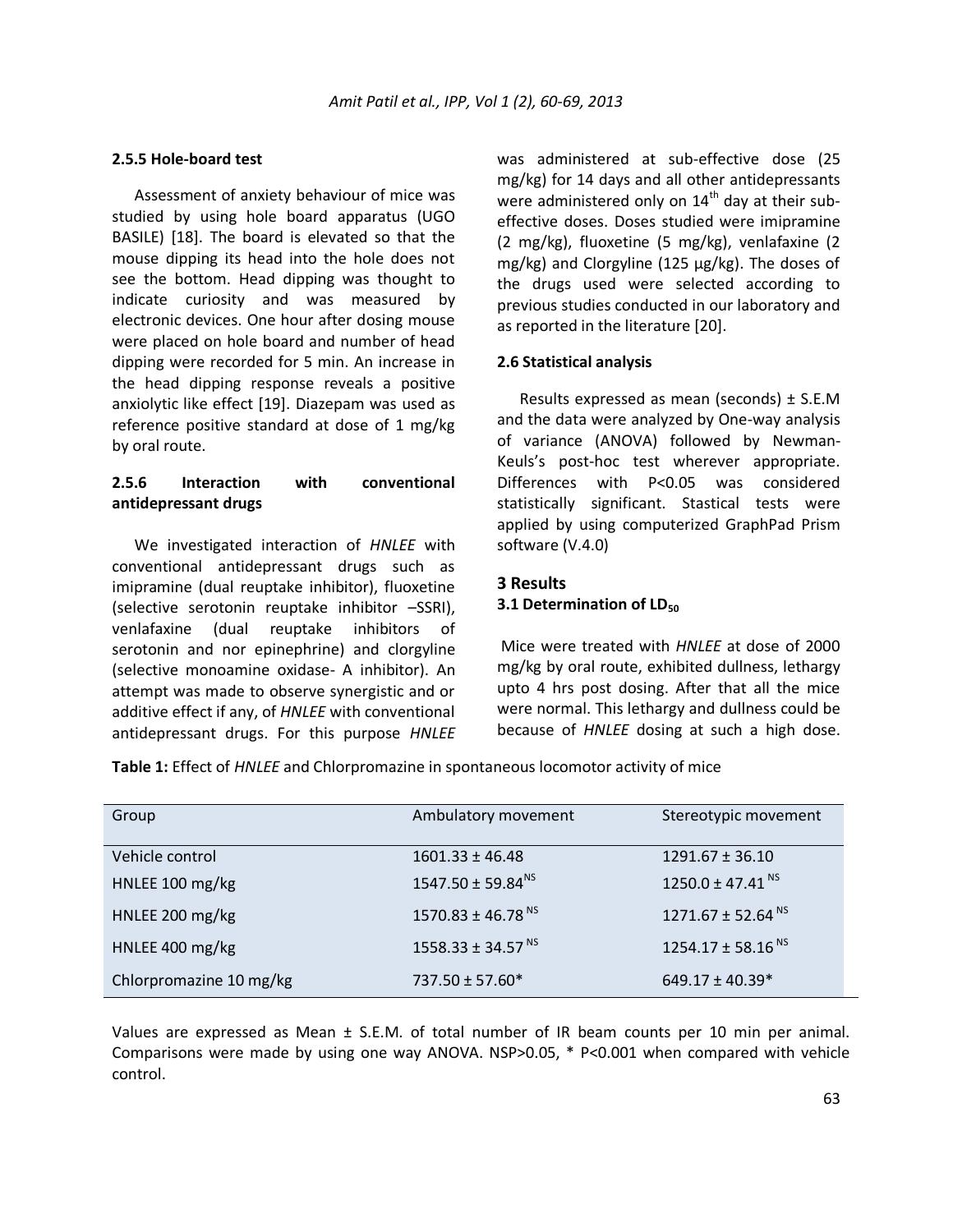None of the mice showed mortality. Hence as per OECD 423 guideline, LD<sub>50</sub> of *HNLEE* could not be determined and it was considered to be above 2000 mg/kg by oral route.



**Fig. 1** The effect of *HNLEE* (25, 50, 100, 200 and 400 mg/kg, *P.O*.) and Imipramine (20 mg/kg, *P.O*.) on FST in mice. Data represents Mean ± S.E.M. of immobility time in sec. Comparisons were made by using One way ANOVA followed by Newman-Keul's post hoc test, , \*\*P<0.01, \*\*\*P<0.001 compared to control.

#### **3.2 Forced swim test (FST)**

The effects of *HNLEE* and Imipramine in FST are shown in Fig. 1. *HNLEE* given at 25 mg/kg dose did not produce significant reduction in immobility count of the mice (P>0.05). *HNLEE* following oral administration at doses 50, 100, 200 and 400 mg/kg produced dose dependent decrease in the immobility duration. This reduction in immobility time was significant when compared with vehicle control (P<0.001). Imipramine was used as reference positive standard, significantly reduced the immobility time in FST (P<0.001).

Percent decrease in immobility time with *HNLEE* at 25, 50, 100, 200 and 400 mg/kg and Imipramine at 20 mg/kg dose was 5.60, 18.61, 33.85, 56.72, 68.38 and 70.63 % respectively. ED<sup>50</sup> of *HNLEE* in FST determined by Finneys probit analysis method [21] was found to be 179.15 mg/kg with fiducial limit of 78.97- 406.41

**3.3 Tail suspension test (TST)** The effect of *HNLEE* and Imipramine in TST is shown in Fig. 2. *HNLEE* exhibited dose dependent decrease in immobility duration in mice. Reduction in immobility time with 25 mg/kg dose of extract was comparable with that of vehicle control (P>0.05), however, other doses of *HNLEE* 50 (P<0.05), 100, 200 and 400 mg/kg produced significant reduction in immobility time in mice (P<0.001). Imipramine, a reference positive standard given at 20 mg/kg dose produced significant reduction in immobility time (P<0.001). The percent decrease in immobility time with extract at dose of 25, 50, 100, 200 and 400 mg/kg and Imipramine at 20 mg/kg dose is 2.48, 12.38, 28.57, 50.29, 69.52 and 69.14 % respectively. ED<sub>50</sub> of HNLEE determined by TST method was found to be 205.84 mg/kg with fiducial limit of 93.44 – 453.44.



**Fig. 2** The effect of *HNLEE* (25, 50, 100, 200 and 400 mg/kg, *P.O*.) and Imipramine (20 mg/kg, *P.O*.) on TST in mice. Data represents Mean ± S.E.M. of immobility time in sec. Comparisons were made by using One way ANOVA followed by Newman-Keul's post hoc test, \*P<0.05, \*\*P<0.01, \*\*\*P<0.001 compared to control.

#### **3.4 Locomotor activity**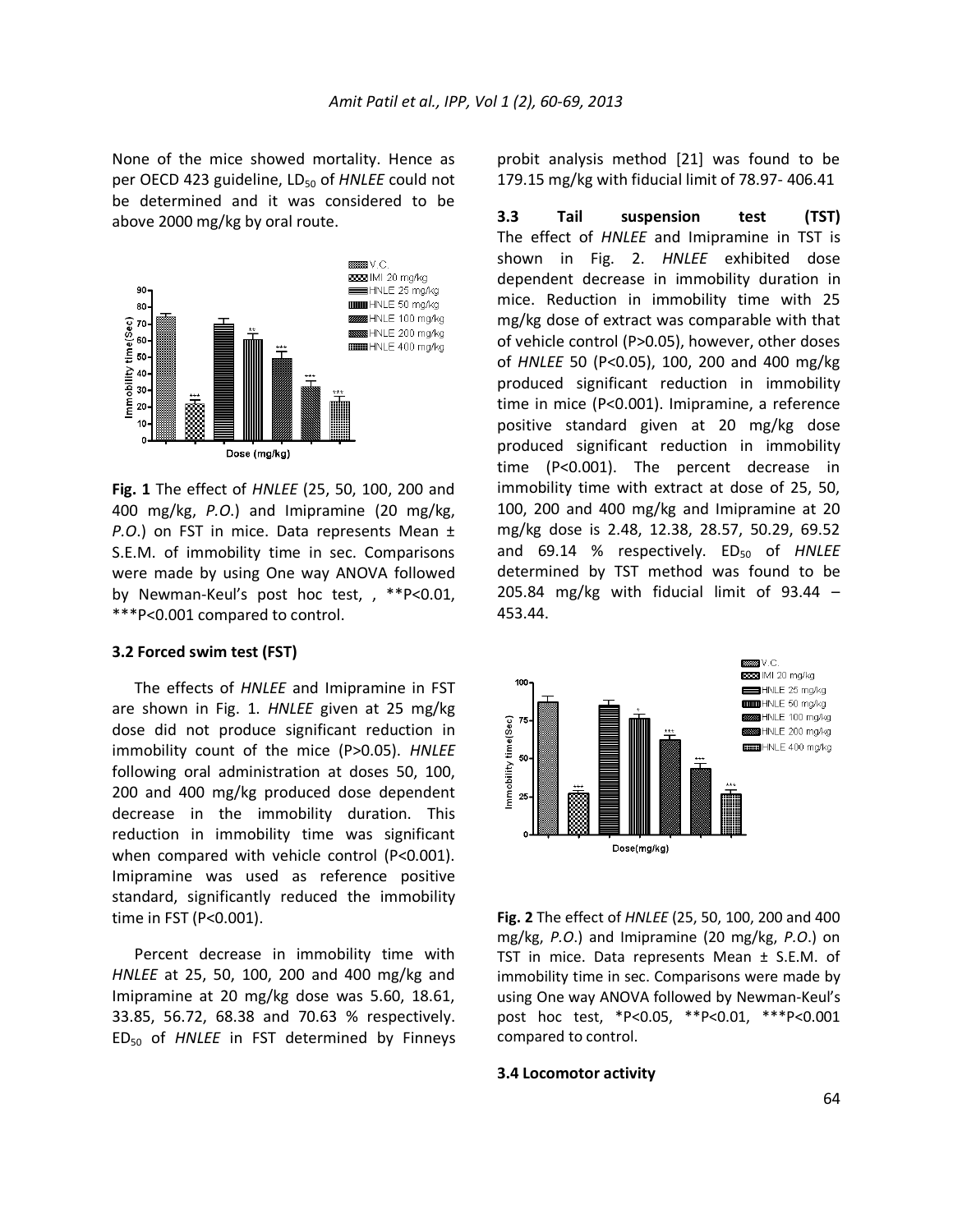The effect of HNLEE and chlorpromazine on spontaneous locomotor activity of mice is shown in Table 1. *HNLEE* at doses 100, 200 and 400 mg/kg by oral route did not produce significant difference in ambulatory and stereotypic activity in mice when compared with vehicle treated animals (P>0.05). Chlorpromazine a positive control at dose of 10 mg/kg produced significant reduction in ambulatory and stereotypic movements of the mice.

#### **3.5 Hole-board test**

Effects of *HNLEE* on anxiety levels of mice were studied with hole board apparatus and are presented in Fig. 3. *HNLEE* at dose of 400 mg/kg produced mild to moderate anxiolytic effect in hole board test when compared with vehicle treated mice (P<0.05). Effects at other doses of *HNLEE* were comparable with that of vehicle treated mice. At the same time, diazepam (DPZ) following oral administration at 1 mg/kg enhanced the anxiolytic effect (P< 0.01).

#### **3.6 Interaction with conventional antidepressant drugs**

*HNLEE* and conventional antidepressant drugs were administered simultaneously on  $14<sup>th</sup>$  day to the mice at their sub-effective doses by oral route. Results are presented in Fig. 4. Reduction in immobility time in FST with sub-effective doses of *HNLEE* and conventional antidepressant drugs was comparable with that of vehicle treated mice (P>0.05). However, when subeffective dose of *HNLEE* was co-administered with sub-effective doses of Imipramine, fluoxetine, venlafaxine and chlorgylline produced significant reduction in immobility duration when compared with vehicle control group (P<0.001).

#### **4 Discussions**

The present study demonstrated the antidepressant like activity of *HNLEE* in FST and TST, a valid animal model for screening antidepressant drugs [16, 22].

The test model of depression (forced swim test and tail suspension test) are based on the observation that rats or mice when forced to swim or suspended in a restricted space from which there is no possibility of an escape, eventually cease to struggle, surrendering themselves (despair or helplessness) to the experimental conditions. This suggested that this helplessness or despair behavior reflected a state of lowered mood in laboratory animals and could serve as a valuable test for screening antidepressant drugs [14, 16,23]

**Fig. 3.** The effect of *HNLEE* (100, 200 and 400 mg/kg, *P.O*.) and Diazepam (1 mg/kg, *P.O*.) on hole-board test in mice. Values are expressed as Mean ± S.E.M. of total number of head dipping per 5 min per animal. Comparisons were made by using one way ANOVA.  $^{NS}P>0.05$ , \* P<0.05, \*\*P<0.01, when compared with vehicle control.

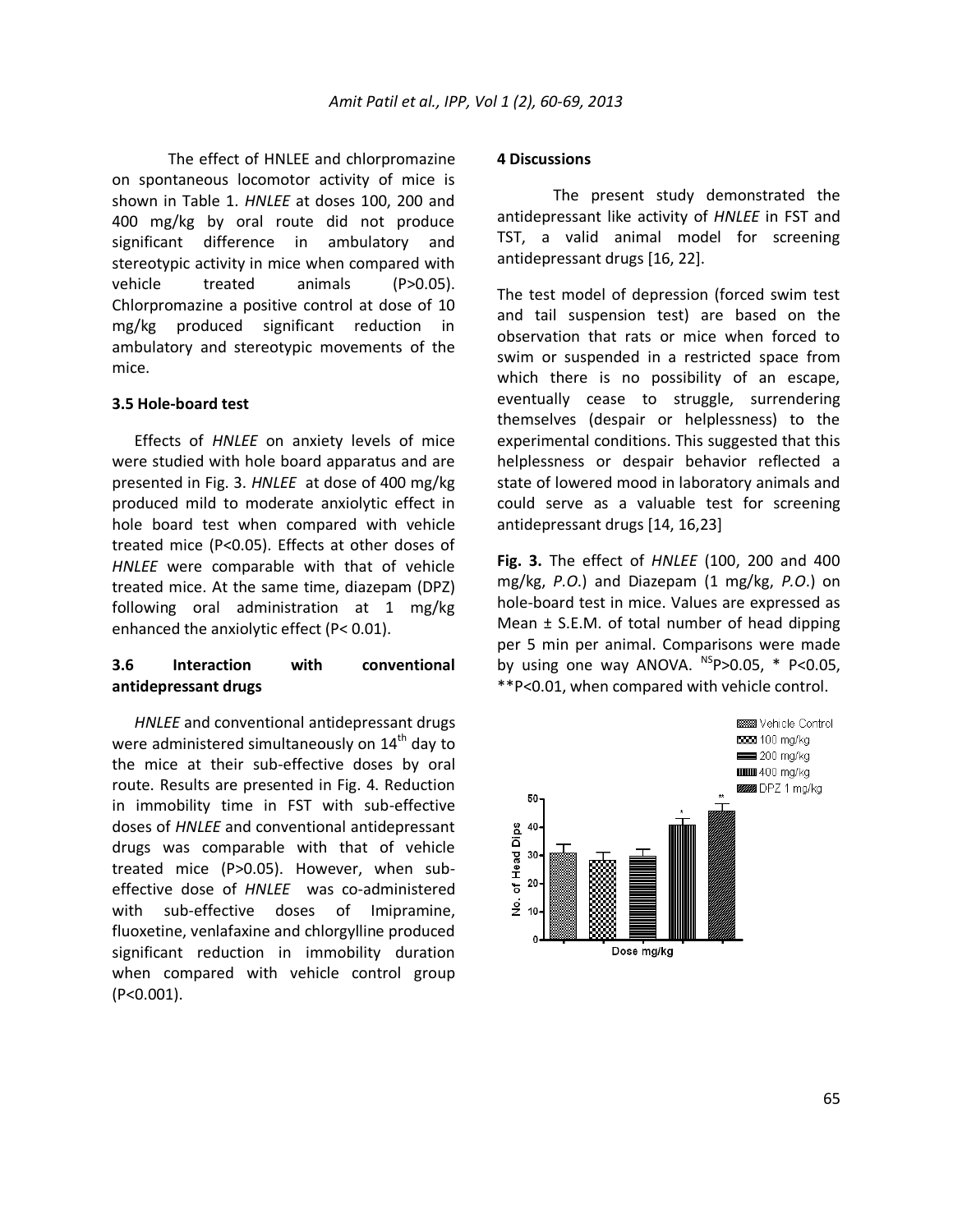The forced swimming-induced state of immobility in animals claimed to represent a condition similar to human depression [24]. These models are widely accepted to screen antidepressants including tricyclics, selective serotonin re-uptake inhibitors, monoamine oxidase inhibitors [23, 25].

In present study, *HNLEE* was administered by oral route the mice at different dose levels. Lower dose of *HNLEE* was found to be noneffective in altering the immobility duration of mice. However, other doses significantly reduced the immobility time of mice in FST and TST. This reduction in immobility time was found to be dose dependent in both the models. The minimal effective dose of extract was 50 mg/kg in FST and TST model.  $ED_{50}$  determined in both the models of depression is comparable with each

other. This suggests that *HNLEE* has reproducible antidepressant like activity irrespective of the model. Plant sources can also be the effective alternative remedy to treat the depression is once again proved by our findings. *Tagetes lucida* Cav [26], *Salvia elegans* [27], *Curcuma longa* [7], *Marsilea minuta* [28] are some of the examples to support our findings. Compounds altering motor activity may give false positive/negative effects [17], to ensu re reduction in immobility time by *HNLEE* is not resultant from the changes that occur in motor activity different doses of *HNLEE* were administered to mice by oral route. *HNLEE* did not show any alternations in amubulatory as well as stereotypic activity of mice.

However, reference standard chlorpromazine significantly reduced both ambulatory and

**Fig. 4:** Effect of HNLEE, Imipramine, Venlafaxine, Fluoxetine and Clorgyline in the FST. Mice were simultaneously treated with HNLEE and conventional antidepressants. After 1 hr of dosing test was carried out. The values are expressed as Mean  $\pm$  S.E.M. Data were analyzed by one way Analysis of Variance (ANOVA) followed by Newman-Keuls test. aP<0.01, bP<0.001 when compared with vehicle treated animal, cP <0.01, dP < 0.001 when compared to HNLEE alone treated animals, eP< 0.01, fP<0.001 when compared with its respective conventional antidepressant treated animals.



Dose (mg/kg)

**BESSER** Vehicle control **BEER** HNLEE 25 mg/kg Imipramine 2 mg/kg **IIIIIII** Fluoxetine 5 mg/kg **2222** Venlafaxine 2 mg/kg **SSSSS** Clorgylline 125 g/kg **COMO** HNLEE + Imipramine **88888 HNLEE + Fluoxetine NO HNLEE + Venlafaxine ZZZ** HNLEE + Chlorgylline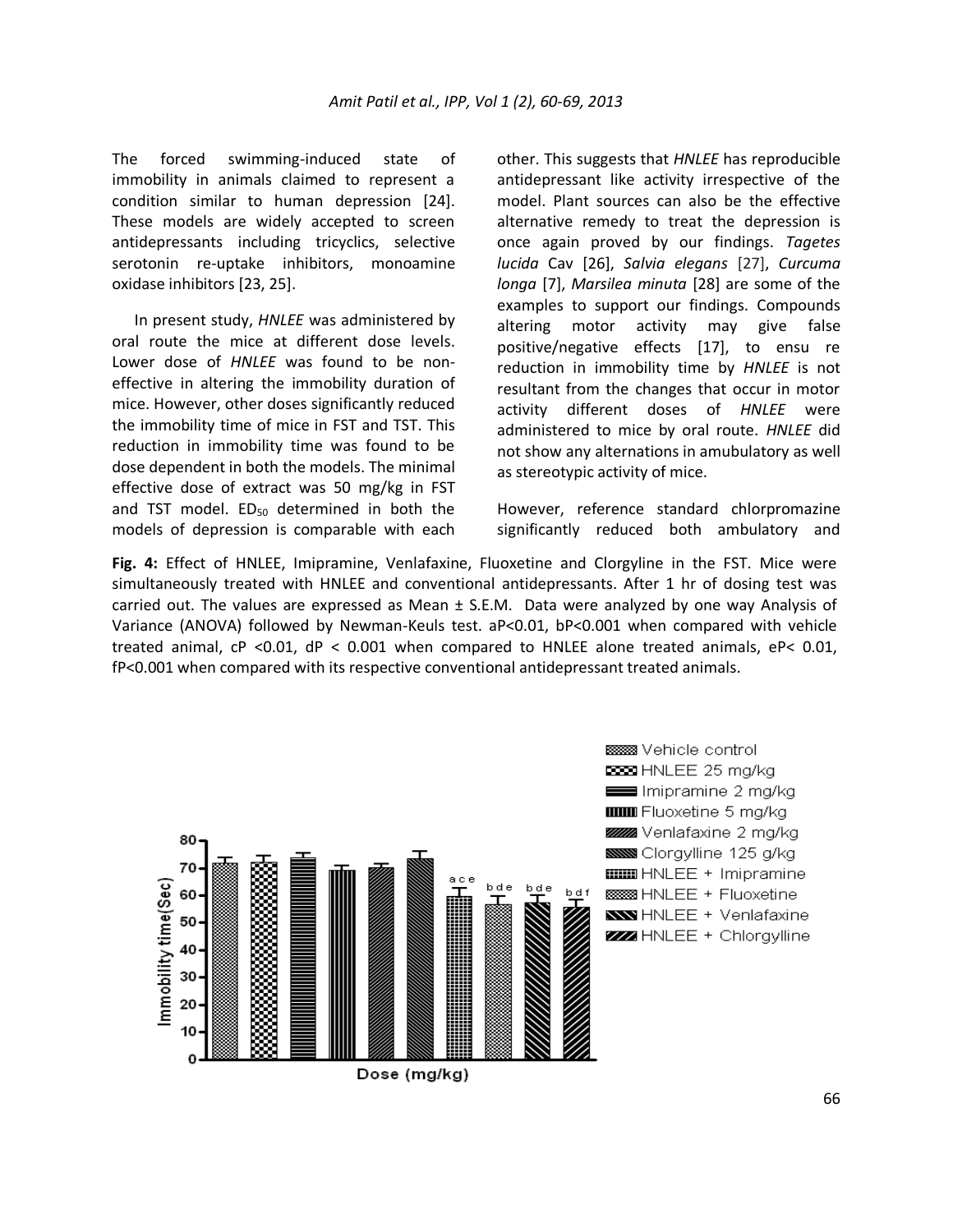stereotypic activity in mice.

Exploratory behavior or anxiolytic activity of *HNLEE* was studied with the help of hole board apparatus. Generally, exploration is gradually inhibited by anxiety, thereby representing an indirect measurement of anxiety [29]. The inhibition of exploration behavior can be reversed by anxiolytic compounds [30] indicated, in the case of hole board test, by increase in number of head dips [19,31]. Only high dose of *HNLEE* showed increase in number of head dipping compared with vehicle treated group. This suggests that *HNLEE* has anxiolytic activity at high dose.

We also examined the interaction of *HNLEE* with conventional antidepressant drugs at subeffective doses in FST. Our objective was to observe synergistic or additive effect if any, which will help to delineate the possible mechanism of action underlying the antidepressant like activity of *HNLEE*. Conventional antidepressants, such as tricyclic antidepressants (TCA), selective serotonin reuptake inhibitors (SSRI), serotonin and noradrenaline reuptake inhibitors (SNRI) and monoamine oxidase inhibitors (MAOI), increased the concentration of noradrenaline, serotonin and dopamine by either inhibiting neurotransmitter reuptake or its degradation. Fluoxetine is a potent inhibitor of serotonin reuptake with least or no effect on norepinephrine reuptake [32]. Unlike these agents, imipramine or venlafaxine are dual reuptake inhibitor of serotonin and norepinephrine [32,33]. Low dose of venlafaxine inhibited serotonin reuptake while at high dose it inhibited both serotonin and norepinephrine reuptake and has an action somewhat similar to imipramine [34]. In the present study we observed that *HNLEE*, when administered with standard antidepressant drugs such as imipramine, venlafaxine, fluxetine and chlorgylline at sub effective dose produced synergistic action in forced swim test. This suggests the possible involvement of more than

one or all the biogenic amine systems in its antidepressant activity of *Hyoscyamus niger.* The exact involvement of one or all biogenic amine system can further be explored in further study.

#### **Conclusions**

The data of our study suggests that *Hyoscyamus niger* extract has antidepressant like activity in FST and TST in mice, a valid animal model to screen antidepressant drugs. This antidepressant activity may involve one or all the biogenic amine system. Apart from this *Hyoscyamus niger* also exhibited anxiolytic activity.

#### **References**

- [1] WHO 2001. The World Health Report. Mental health: New understanding new hope. WHO, Geneva.
- [2] Gold PW, Goodwin FK, Chrousus GP. Clinical and biochemical manifestations of depression in relation to the neurobiology of stress: Part 1. New England Journal of Medicine 1988; 319: 348-53.
- [3] Donoghue JM, Tylee A. The treatment of depression: prescribing patterns of antidepressants in primary care in the UK. British Journal of Psychiatry 1996; 168: 164–68.
- [4] Kessler RC, Soukup J, Davis RB, Foster DF, Wilkey SA,VanRompay MI, Eisenberg DM. The use of complementary and alternative therapies to treat anxiety and depression in the United States. American Journal Psychiatry 2001; 158: 289–94.
- [5] Thachil A F, Mohan R, Bhugra D. The evidence base of complementary and alternative therapies in depression. Journal affect Disord 2007; 97: 23-5.
- [6] Linde K, Knuppel L. Large –scale observational studies of *Hypericum* extracts in patients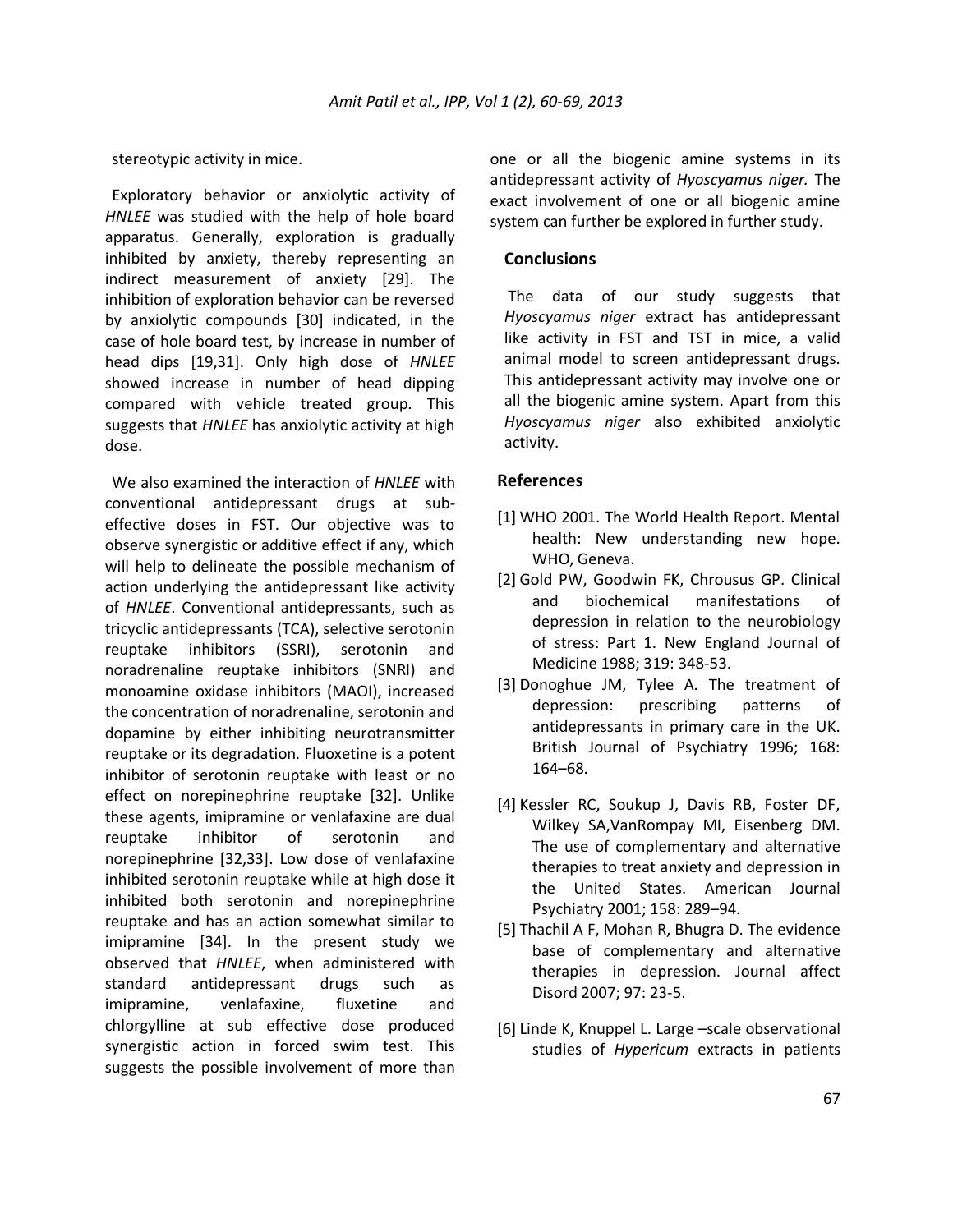with depressive disorders  $-$  a systematic review. Phytomedicine 2005; 12: 148-57.

- [7] Yu ZF, Kong LD, Chen Y. Antidepressant activity of aqueous extracts of *Curcuma longa* in mice. Journal of Ethnopharmacology 2002; 83: 161-65.
- [8] Machado DG, Kaster MP, Binfare RW, Dias M, Santos AR, Pizzolatti MG, Brighente IM, Rodrigues AL. Antidepressant-like effect of the extract from leaves of *Schinus molle* L. in mice: evidence for the involvement of the monoaminergic system. Progress in Neuropsychopharmacology Biological Psychiatry 2007; 31: 421-28.
- [9] Nadkarni KM. Indian materia medica. Vol. 1. Mumbai: Bombay popular prakashan; 2002. pp 670-72.
- [10] Khan AU, Gilani AH, Cardiovascular inhibitory effects of *Hyoscyamus niger*. Methods Finding Experimental Clinical Pharmacology 2008; 30: 295-00.
- [11] Gilani AH, Khan AU, Raoof M, Ghayur MN, Siddiqui BS, Vohra W, Begum S. Gastrointestinal, selective airways and urinary bladder relaxant effects of *Hyoscyamus niger* are mediated through dual blockade of muscarinic receptors and Ca++ channels. *Fundamental* and *Clinical Pharmacology* 2008; 22: 87-99.
- [12] Reza HM, Mohammad H, Golnaz E, Gholamreza S. Effect of methanolic extract of Hyoscyamus niger L. on the seizure induced by picrotoxin in mice. Pakistan Journal *of* Pharmaceutical Sciences 2009; 22: 308-12.
- [13] Porsolt RD, Bertin A, Jalfre M. Behavioral despair in mice: a primary screening test for antidepressants. [Archives internationales](http://www.unboundmedicine.com/medline/ebm/record/9125002/abstract/ebm/journal/Archives_internationales_de_pharmacodynamie_et_de_th%C3%A9rapie)

[de pharmacodynamie et de thérapie](http://www.unboundmedicine.com/medline/ebm/record/9125002/abstract/ebm/journal/Archives_internationales_de_pharmacodynamie_et_de_th%C3%A9rapie) 1977; 229: 327–36.

- [14] Kulkarni SK, Mehta AK. Purine nucleosidemediated immobility in mice: reversal by antidepressants. Psychopharmacology 1985; 85: 460–63.
- [15] Parale MP, Kulkarni SK. Clonidine-induced behavioural despair in mice, reversal by antidepressants. Psychopharmacology 1986; 89: 171–74.
- [16] Steru L, Chermat R, Thierry B, Simon P. The tail suspension test: a new method for screening antidepressants in mice. Psychopharmaocology 1985; 85: 367-70.
- [17] Borsini F, Meli A. Is the forced swim test a suitable model for revealing antidepressant activity?. Psychopharmacology. 1988; 94: 147-61.
- [18] Clark G, Koester AG, Pearson DW. Exploratory behavior in chronic disulfoton poisoning in mice. Psychopharmacology 1971; 20: 169-71.
- [19] File SE, Pellow S. The effects of triazolobenzodiazepines in two animal tests of anxiety and in the hole-board. British Journal of Pharmacology 1985; 86: 729-35.
- [20] Kulkarni SK, Dhir A. Possible involvement of L-arginine -nitric oxide (NO)-cyclic guanosine monophosphate (cGMP) signaling pathway in the antidepressant activity of berberine chloride. European Journal Pharmacology 2007; 569: 77-83
- [21] Finney DJ. 1971. Probit Analysis. Cambridge, Cambridge University Press.
- [22] Lucki I. The forced swimming test as a model for core and component behavioral effects of antidepressant drugs. Behavior Pharmacology 1997; 8: 523-32.